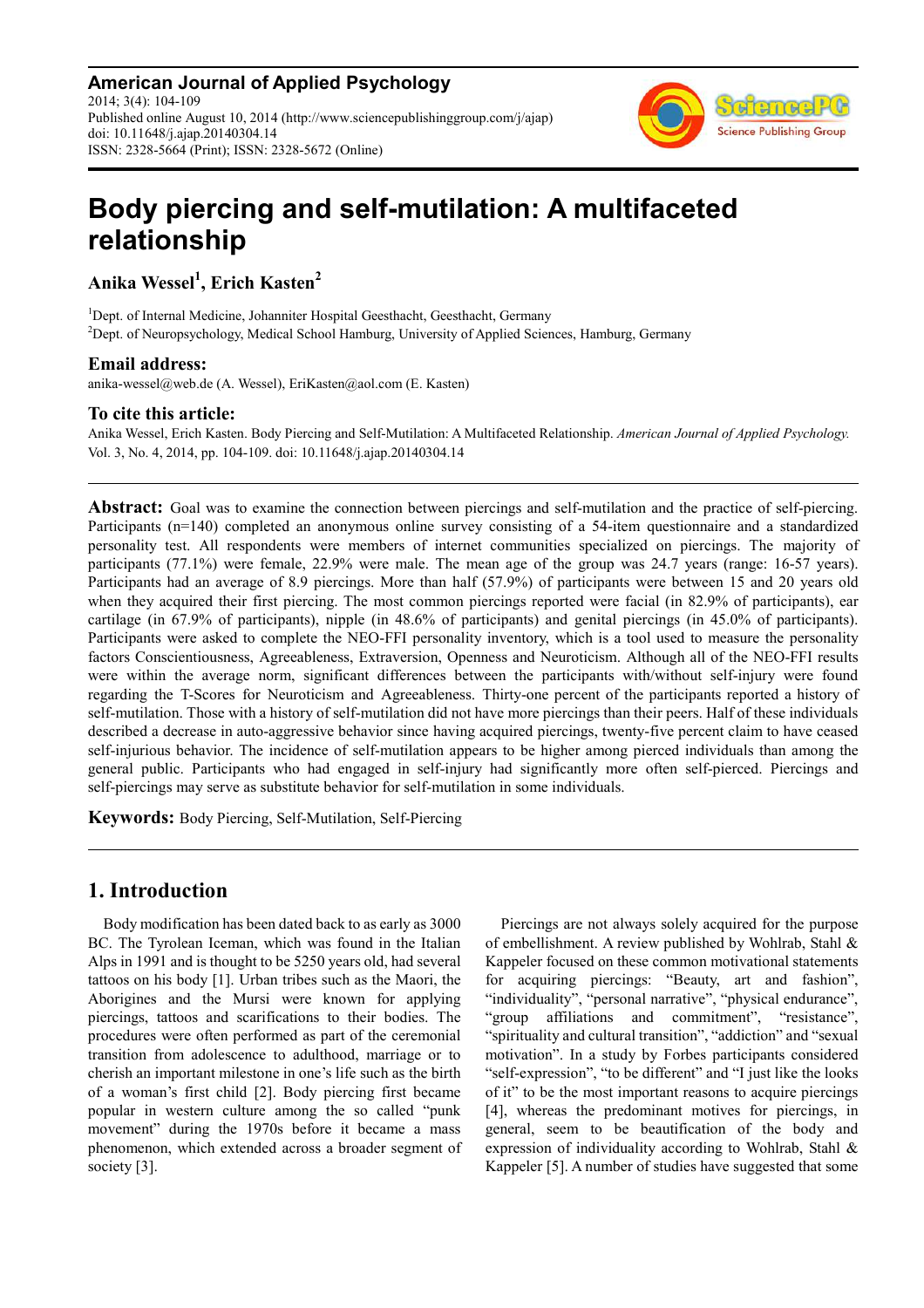individuals use body modifications to cope with stress and trauma [6, 7, 8].

Piercings were present in 10% of individuals aged 16 or over ( $n= 10,508$ ) in a study by Bone, Ncube, Nichols & Noah in England in 2005 [4]. The body parts most frequently pierced were nose, ear (not lobe) and navel [9]. Stirn, Hinz & Brähler found piercings in 6.8% of individuals (n= 2,512) in Germany in 2006 [10]. The highest prevalence of piercings is found in the age group 16-24 and most, but not all, piercings are performed by professionals. Bone, Ncube, Nichols & Noah revealed that while 80.5% of piercings reported in their study were acquired from specialist piercing shops, a small percentage (3.4%) were performed by friends or relatives and a slightly larger number (5.4%) of participants had self-pierced (the classifications "Mobile piercers", "Another shop" and "Other" accounted for the rest of the piercings performed by non-professionals) [9]. In a study by Stirn & Hinz 89% of participants reported that they had acquired their piercings or tattoos from a professional. Among those who admitted to self-cutting significantly fewer individuals had acquired their piercings from professionals [8].

Self-mutilation, self-harm or self-injury is the intentional injuring of body tissue. It can occur in various forms including cutting, burning, interference with wound healing and ingestion of objects or substances. The reasons for self-injury are multifaceted and include affect regulation, sensation-seeking and self-punishment. According to Klonsky & Muehlenkamp [11] self-injury is most often utilized in order to "temporarily alleviate intense negative emotions". According to Klonsky, Oltmanns & Turkheimer [12] 4% of individuals in the general public report a history of self-injury; Klonsky & Muehlenkamp concluded that adolescents and young adults are at greatest risk for self-injury [11]. In a British study by Hawton, Rodham, Evans & Weatherall 6.9% of their 15 - 16 year old participants reported an act of deliberate self-harm. Self-harm appears to be more common in females than in males, though some studies have concluded that there are no differences between the genders regarding the incidence of self-mutilation [11, 13].

The tendency towards self-mutilation appears to be higher in the body modification community. In a study by Stirn  $\&$ Hinz, 34% of the body-modified participants (the sample included pierced and tattooed subjects) admitted to self-cutting in their childhood. Interestingly, among these individuals, 13% reported that they stopped cutting themselves completely and an unspecified number of participants reported a decrease in self-injurious behavior after acquiring body modifications. Self-mutilators reported significantly more piercings than non self-mutilators. While discussing the decrease in self-mutilation, the authors stated that there were indicators that participants "used BM [body modifications] as a substitute for their auto-aggressive acts" [8].

While Forbes had found no significant differences between body-modified an non body-modified individuals regarding the "Big Five" personality factors Neuroticism, Agreeableness, Conscientiousness, Extraversion and Openness [4] and Stirn, Hinz & Brähler found "no significant difference between body-modified and non-body-modified respondents regarding depression or anxiety" [10], a recent study by D'Ambrosio, Casillo & Martini presented data suggesting that the presence of piercings and tattoos was "linked to emotional distress and to the need of using the body to express concern, discomfort, anger and loneliness" and "correlated […] with psychological and personality disorders (i.e. borderline personality disorder)" in the subjects examined [14].

The current study sought to examine the relationship between piercings, self-piercings and self-mutilation. In keeping with the notion that piercings may serve as a substitute for self-injurious behavior, it was examined whether participants with a history of self-mutilation report a decrease in self-mutilation since having acquired piercings. Furthermore, it was proposed that participants with a history of self-mutilation self-pierce, rather than seek a professional, more often than their peers who never engaged in self-mutilation. Intuitively, those who have shown self-injurious behavior in the past are more likely to engage in self-piercing. For individuals with a tendency towards self-injury self-piercing may be a form of satisfying their self-mutilating drive.

## **2. Methods**

#### *2.1. Participants*

By design, this study was intended to investigate a sample in which the prevalence of piercings is 100%. To locate a sufficient number of pierced individuals, members of internet communities specialized on piercings were recruited. In all, 418 individuals were contacted during May and June of 2011.

### *2.2. Questionnaire*

A self-report questionnaire containing 54 questions was designed. The following demographic data was collected: sex, age, weight, height, highest level of education and profession. The questionnaire was divided into 6 theoretical sections: general piercing history information (2 questions), planning and acquisition of piercings (12 questions), reactions to piercings and contact to peers (6 questions), motives for piercings (7 questions), change in attractiveness, self-confidence and self-mutilation (18 questions), removal of piercings (9 questions). The questions were answered by multiple-choice (26 questions), by reporting a numerical value (7 questions) and by positioning a slider on a qualitative scale (21 questions). Respondents were asked to complete the questionnaire as well as a standardized online personality test, the NEO-FFI (NEO Five-Factor Inventory) which was designed to measure the personality factors Neuroticism, Agreeableness, Conscientiousness, Extraversion and Openness [15].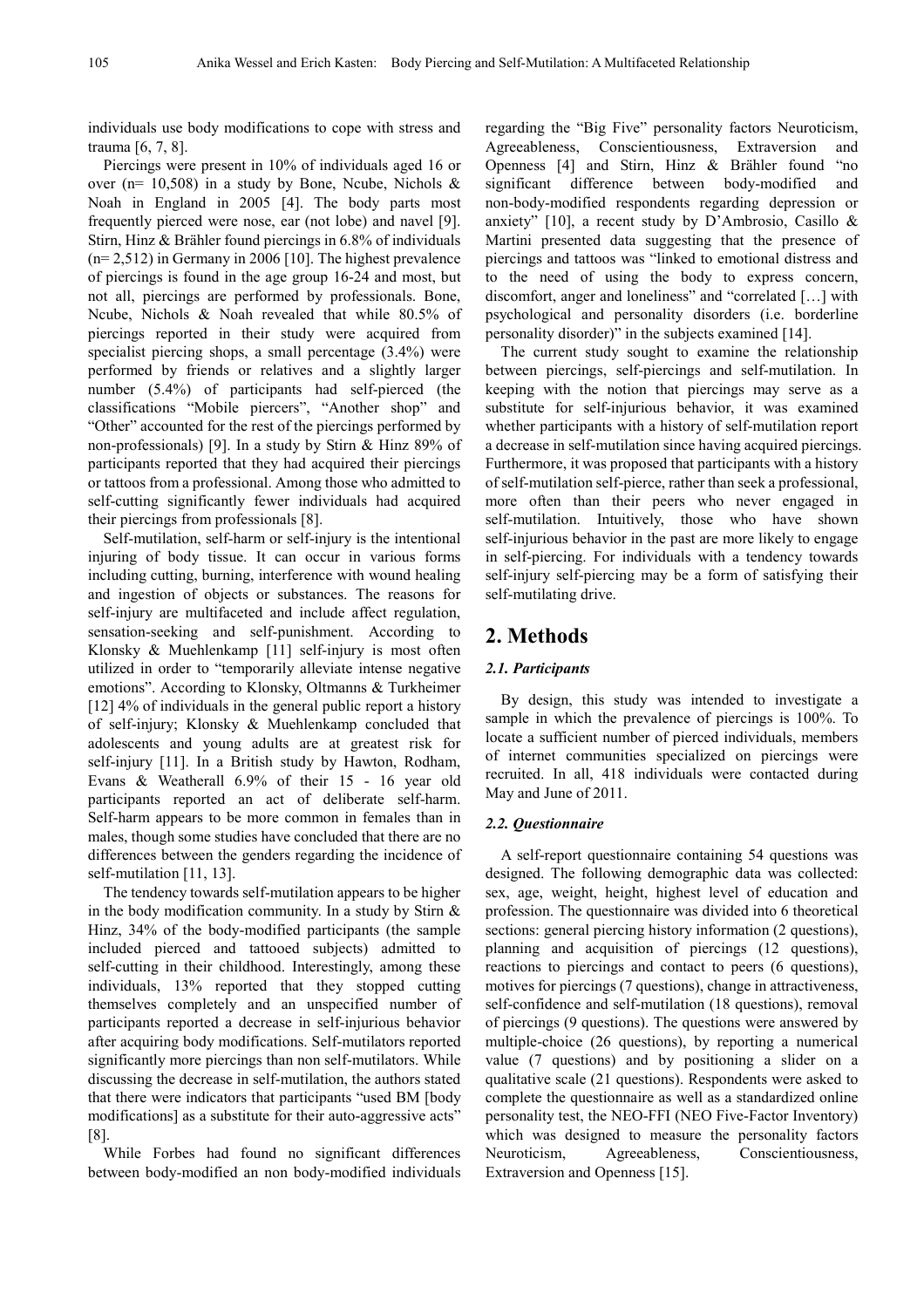#### *2.3. Analysis Should this Be Moved to the Next Page?*

Ultimately, 140 questionnaires could be used for analysis. Initial analysis was done by the conductor of the study in July and August 2011. Further calculations were done between October 2013 and February 2014 in collaboration with an employee of the Universität zu Lübeck's Institute for Medical Biometry and Statistics.

#### *2.4. Limitations of the Data*

Numerous studies on the prevalence of piercings in the general public or preselected groups of students have been conducted in the past. This study sought to examine a sample in which the prevalence of piercings is 100%. The participants of this study were recruited from internet communities specialized on piercings. Because only a sub-group of the piercing community was examined, parameters such as average number of piercings, locations of piercings and statements concerning self-mutilation may not be transferable onto the general group of pierced individuals. Individuals who acquire piercings are likely to emphasize the positive effects associated with piercings while they may underestimate negative effects such as complications [2]. This is consistent with findings in cognitive bias research which indicate that individuals tend to weight evidence consistent with decisions they have made more heavily and assign less value to data which are contrary to the position they have taken in order to avoid cognitive dissonance [16].

Gender quotas were not pre-defined in the design of this study. Previous studies [2, 9, 10] have shown that piercings are more common among females. The design of the study excluded individuals who only had earlobe piercings. This exclusion criterion is common in studies regarding body piercing, because earlobe piercings are a common fashion accessory across many cultures and age groups [2, 4].

## **3. Results**

#### *3.1. Characteristics of the Sample*

Of the 140 participants 108 (77.1%) were female, 32 (22.9%) were male. The mean age of the group was 24.7 years (range: 16-57 years). Participants had an average of 8.9 piercings (range: 1-102 piercings). The majority, 57.9%, of participants were between 15 and 20 years old when they acquired their first piercing. About a quarter of participants, 26.4%, were 14 years of age or younger (see Fig. 1). The most common piercings reported were facial (in 82.9% of participants), ear cartilage (in 67.9% of participants), nipple (in 48.6% of participants) and genital piercings (in 45.0% of participants). Fig. 2 shows the locations which were pierced at least once (the exact number of piercings in each location is not illustrated in this figure) at the point of survey. Participants were given the option of identifying multiple piercing locations.



*Figure 1. Age at which first piercing was acquired (n=140)* 



*Figure 2. Piercing locations/ types of piercings present in participants (n=140)* 

Participants were asked to select their motives for the acquisition of piercings from a list of options. The primary motives named by participants are shown in Table 1. The motivations "body art", "to underline my identity" and "to be more attractive", were identified as the primary reasons to acquire piercings.

*Table 1. Motives for piercings (n=139)* 

| Category                          | frequency      | percentage |
|-----------------------------------|----------------|------------|
| Body art                          | 47             | 33.8       |
| To underline my identity          | 42             | 30.2       |
| To be more attractive             | 20             | 14.3       |
| Sexual motives                    | 12             | 8.6        |
| To mark an event or phase         | 8              | 5.7        |
| Protest, rebellion                | $\overline{2}$ | 1.4        |
| To become more independent        | $\mathfrak{D}$ | 1.4        |
| Out of curiosity                  | $\mathfrak{D}$ | 1.4        |
| To test my borders                | 2              | 1.4        |
| To test my ability to handle pain | 1              | 0.7        |
| other                             |                | 0.7        |

#### *3.2. Personality Traits*

Participants were asked to complete the NEO-FFI personality inventory, which is a tool used to measure the personality factors Conscientiousness, Agreeableness, Extraversion, Openness and Neuroticism. The mean NEO-FFI results of the entire group (n=140) were within the norm (defined by the publishers of the NEO-FFI as T-Score  $50 \pm 10$ ).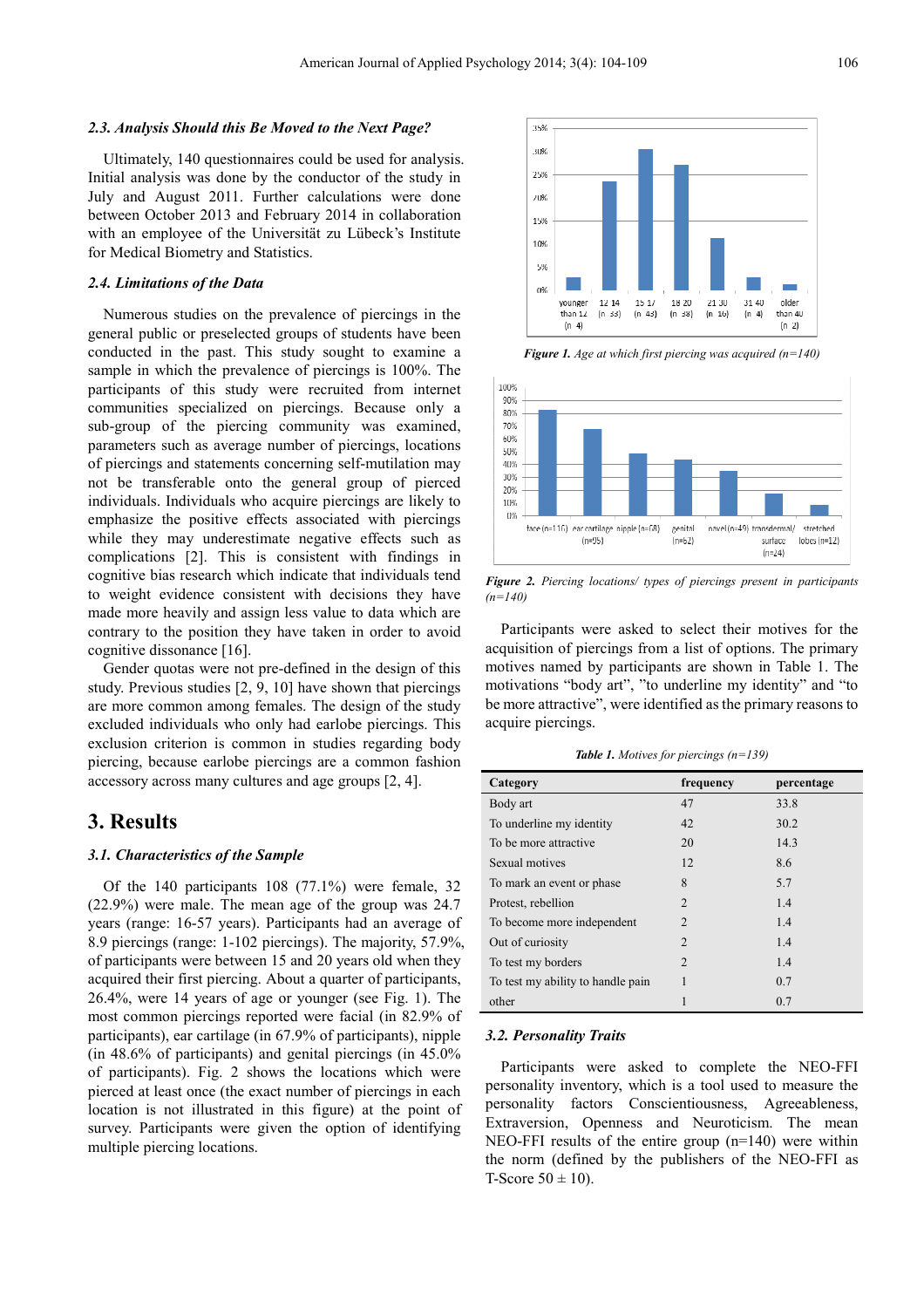Due to the high percentage of self-mutilators (31.4%,  $n=44$ ) within the subject pool  $(n=140)$ , and interest in factors which might differentiate those individuals from the non self-mutilating participants, the subject pool was then divided into two sub-groups: those who had engaged in self-mutilation vs. those who had not. The NEO-FFI T-Scores for the two resulting sub-groups were further examined. The results are shown in Table 2.

*Table 2. NEO-FFI T-Scores by self-mutilation/no self-mutilation (n=140)* 

| <b>Personality trait</b> | self-mutilation<br>$T-Score \pm SE$<br>$(n=44)$ | no self-mutilation<br>$T-Score \pm SE$<br>$(n=96)$ | p<br>$(t-test)$ |
|--------------------------|-------------------------------------------------|----------------------------------------------------|-----------------|
| Conscientiousness        | $43.89 \pm 1.73$                                | $44.92 \pm 1.09$                                   | 0.610           |
| Agreeableness            | $41.82 \pm 1.80$                                | $46.61 \pm 1.12$                                   | $0.021*$        |
| Extraversion             | $46.84 \pm 1.78$                                | $50.27 \pm 1.19$                                   | 0.110           |
| Openness                 | $53.80 \pm 1.91$                                | $51.60 \pm 1.00$                                   | 0.312           |
| Neuroticism              | $58.91 \pm 1.14$                                | $51.19 \pm 1.15$                                   | $0.000**$       |

Although all T-Scores were within the overall norm for the NEO-FFI, significant differences between the two sub-groups were found regarding the T-Scores for Neuroticism and Agreeableness. The scores for Conscientiousness, Extraversion and Openness did not differ significantly between the two groups.

#### *3.3. Self-Mutilation*

Within this study's subject pool, nearly one third of participants, 31.4% (n=44), admitted to self-mutilation. Self-mutilation was significantly (chi-squared test,  $p \le 0.05$ ) more common among female participants. Self-mutilation was reported by 36.1% (n=39) of female respondents while only 15.6% (n=5) of males reported such behavior. Those with a history of self-mutilation did not have more piercings than their peers (see Table 3). Individuals, who reported acts of self-mutilation, were asked whether their self-mutilating behavior has changed since acquiring piercings and further, whether it has increased, decreased or ceased. Fifty percent (n=22) of the participants with a history of self-mutilation stated that since acquiring piercings their self-injurious behavior has decreased. Twenty-five percent (n=11) reported that they ceased self-mutilation after the acquisition of piercings. On the contrary, 6.8% of the participants (n=3) reported an increase in self-mutilation. Eighteen percent (n=8) reported "no change". Overall 75% (n=33) of the participants with self-injurious behavior reported a decrease in self-mutilating behavior (see Fig. 3).

| Table 3. Self-mutilation and average number of piercings |  |  |
|----------------------------------------------------------|--|--|
|                                                          |  |  |

| <b>Characteristics</b> | self-mutilators<br>$(n=43)$ | non<br>self-mutilators<br>$(n=96)$ | Total<br>$(n=140)$ |
|------------------------|-----------------------------|------------------------------------|--------------------|
| Number of piercings    | 939                         | 7.64                               | 8.84               |
| $\pm$ SE               | $\pm$ 1.20                  | $\pm 0.82$                         | $\pm 10.20$        |



*Figure 3. Change in self-mutilation after acquisition of piercings (n=44)* 

#### *3.4. Self-Piercing*

Among all participants 43.8% of the males (15 out of 32) and 27.8% of the females (30 out of 108) admitted to having pierced themselves (self-piercing). This gender difference in self-piercing behavior was significant (chi-squared test,  $p<0.05$ ).

Participants were asked whether they had ever self-pierced and if they had ever engaged in self-mutilation. They were divided into groups according to their answer and compared using a chi-squared test. Those who had a history of self-mutilation self-pierced significantly more often  $(p<0.01)$  than the participants who had no history of self-mutilation. The data is illustrated in Table 4.

*Table 4. Self-piercing and self-mutilation (n=140)* 

| <b>Characteristics</b> | self-mutilators | non self-mutilators | total |
|------------------------|-----------------|---------------------|-------|
| have self-pierced      | 21(47.7%)       | $24(25.0\%)$        | 45    |
| have not self-pierced  | $23(52.3\%)$    | $72(75.0\%)$        | 95    |
| total                  | 44              | 96                  | 140   |

## **3. Discussion**

This study was conducted among a highly dedicated sub-group within the piercing population. The average number of piercings was higher in this study than in other studies. This was most likely due to the fact that all participants were active members of specialized online piercing communities and therefore constituted a sub-group for which piercing was a more significant factor in their lives than for other, lesser-pierced, individuals. These individuals may, intuitively, take part in body modification to a more extreme extent than the average pierced individual. Aside from the higher average number of piercings, a further indicator, that subjects in this sample were more dedicated to piercings than average pierced individuals, may be, that more than 80% of this study's participants had facial piercings whereas, in the large study by Bone, Ncube, Nichols & Noah only about 40% of pierced individuals had facial piercings [9].

The primary motives for acquiring piercings in the current study were: "to be more attractive", "body art" and "to underline my identity". These findings support the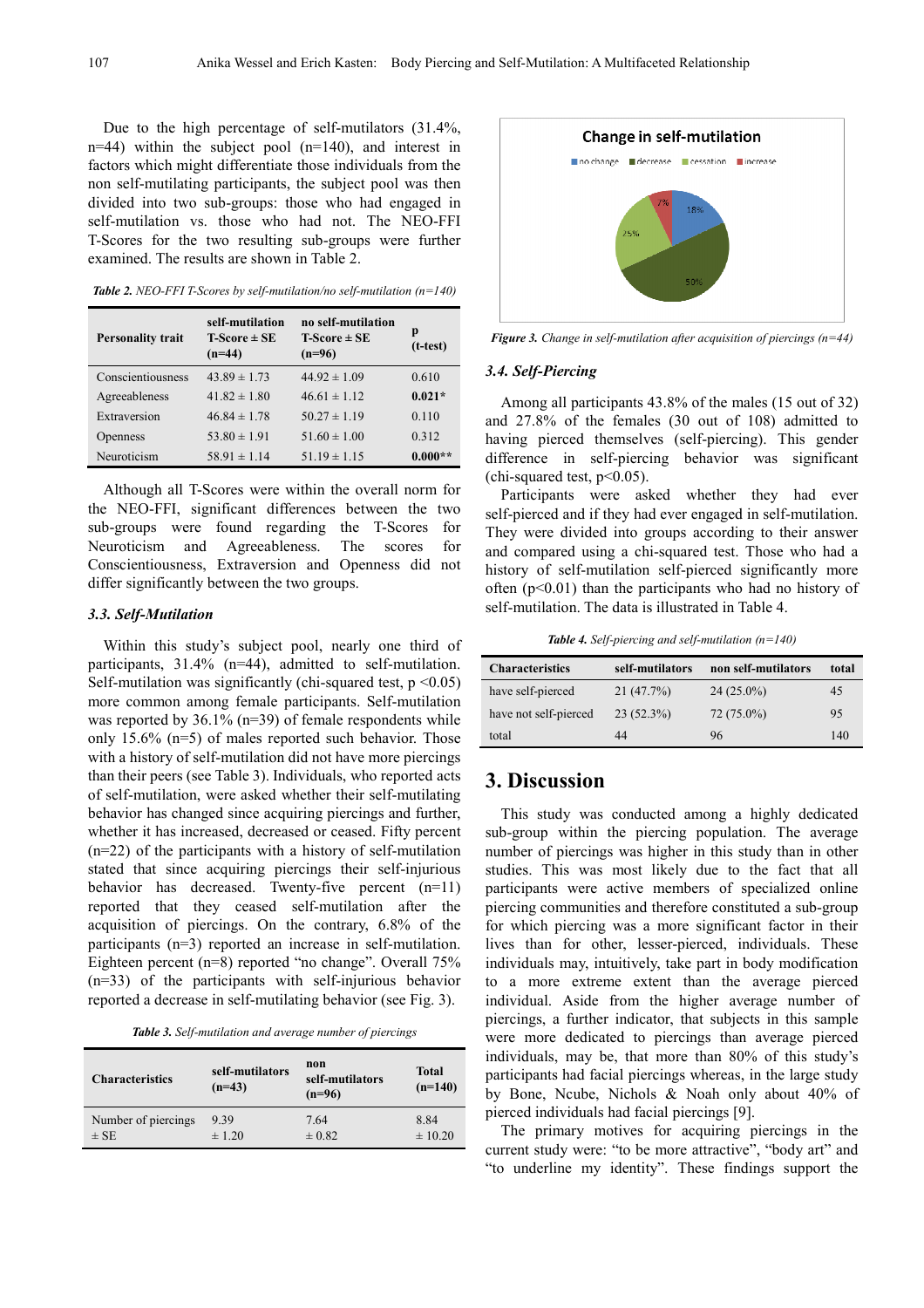conclusions drawn in the large review study by Wohlrab, Stahl & Kappeler [5].

When the current sample, consisting of individuals highly engaged in the piercing community, was considered as a whole, no psychological abnormalities in terms of the personality factors Neuroticism, Agreeableness, Conscientiousness, Extraversion and Openness were found using the NEO-FFI. This finding expands upon data by Forbes, who reported that body-modified individuals did not differ from non body-modified individuals regarding the Big Five personality factors [Neuroticism, Agreeableness, Conscientiousness, Extraversion and Openness] within the college population he examined [4]. When the sub-group of self-mutilators was compared to the non self-mutilators within the current sample, we found that these subjects scored significantly higher on the NEO-FFI Neuroticism and Agreeableness scales than our other subjects, although their scores were still within the population norm. This finding suggests the need for further examination of these sub-groups using a wider range of psychological measures.

Self-mutilation was relatively common among participants of this study (31.4%). The hypothesis that the acquisition of piercings leads to a self-reported decrease in self-mutilation was supported by the data collected in the current study. Half (50.0%) of the self-mutilators within our sample stated that they have been injuring themselves less since having acquired piercings. A quarter (25.0%) reported that they have ceased self-mutilation altogether. Our findings, while generally consistent with the findings reported by Stirn & Hinz [8], appear to have far exceeded their self-mutilation reduction rates. Thirteen percent of their subjects reported that they had ceased self-mutilation and an unspecified number (specific value not reported) reported reduction in self-mutilation. The authors postulated that acquiring piercings may act as a substitute for self-injury for some individuals. It should be noted that the body modified subjects in the study by Stirn & Hinz included both pierced and tattooed individuals and likely represented a different group than our subjects. While Stirn & Hinz had found self-cutters to have significantly more piercings than others [8], we found a numerical, although not significant, difference in a direction which is opposite to the findings reported by Stirn & Hinz within our subject set. Specifically, our self-mutilating subjects reported fewer piercings than the non self-mutilators (average number of piercings=7.6 in self-mutilators vs. 9.4 in non self-mutilators). While no conclusions can be drawn from these findings, both the lack of overall significance and the counter-intuitive inversion of the number of piercings within the self-mutilators vs. non self-mutilators, suggest the need for further study of this question and greater explication of the relationship between number of piercings and self-mutilation.

The positive effect of piercings on self-injurious behavior, which resulted in a decrease of self-mutilation in a large fraction of self-mutilators in the current study was not universal among participants. Interestingly, in a subset (7%) of this group the acquisition of piercings was related to an increase in self-mutilation. Ways in which this sub-group differed from the rest of the sample and which intervening variables may account for the increase in self-harm activity should be investigated in further research. Stirn & Hinz had postulated that for some self-mutilators, body piercing becomes a more acceptable substitute behavior for self-injury [8]. Considering piercing as a form of self-mutilation led to the question of whether self-mutilators more frequently self-pierce, rather than use the services of a piercing establishment. Based on the data collected, we were not able to examine the relationship between self-mutilation and the number of self-piercings. We did, however, compare the presence or absence of a self-piercing history, among the self-mutilating and non-self-mutilating sub-groups.

Self-piercing was described by 32.1% of the respondents. Self-mutilators admitted to self-piercing significantly more often than non-self-mutilators. Further, the high incidence of self-piercing among self-mutilators was interpreted as an indicator that piercings may indeed be used as a substitute for self-injury. This consideration challenges the idea that an actual reduction in self-injurious behavior took place, despite the fact that such a phenomenon is suggested by the overall decrease in self-mutilation reported by the affected individuals. Rather, we suspect that within this group there had, in fact, simply been a substitution of piercing/self-piercing for self-injury. Ultimately, whether or not a true reduction of self-injury actually occurred following the acquisition of piercings, remains unclear at the end of the current study. It can certainly be argued that piercing may constitute a more "acceptable" and less hazardous form of self-mutilation, especially if performed in hygienic and controlled conditions.

## **4. Conclusion**

Our findings suggest the need for a more careful examination of the psychological roots of piercing and self-piercing behavior, especially regarding the two sub-groups (self-mutilating and non self-mutilating individuals) using a broader spectrum of psychological measures in order to gain a better understanding of the complex motivators at work and an accurate picture of the relationship between piercing, self-piercing, self-mutilation and the driving psychological factors at play.

A self-reported positive impact of piercings on self-mutilation, that is a decrease in self-injurious behavior as a consequence of the acquisition of piercings, was described in previous studies and largely supported by the data collected in the current study. While this can be interpreted as an overall positive finding, the significant relationship between self-mutilation and reports of self-piercing is alarming and supports the thesis that the piercings themselves may, in some, serve as a form of self-mutilation.